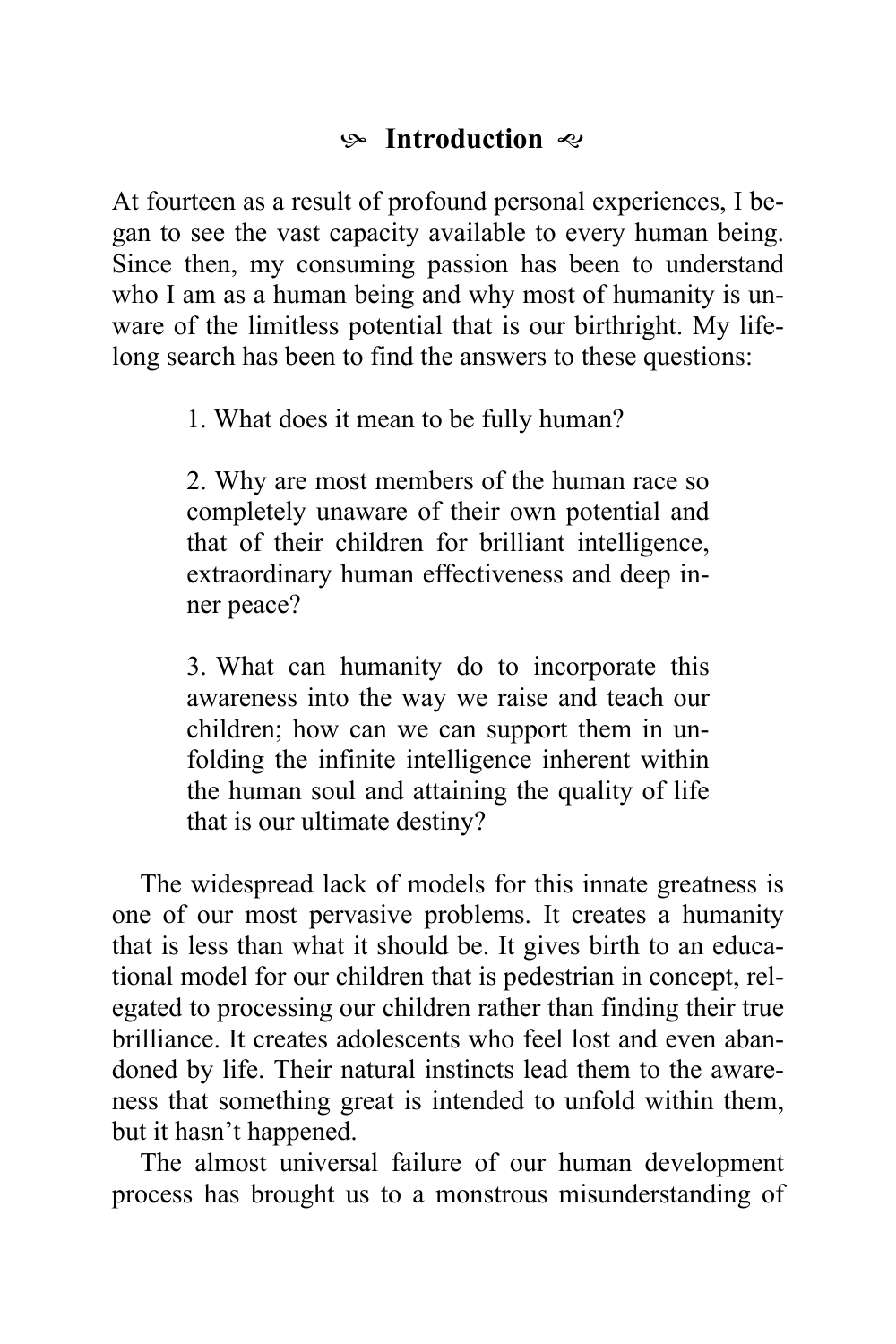who we are and who we are destined to become. We have largely lost our capacities to nurture our children in ways that support the unfolding of their unlimited intelligence and capacity for inner peace. Because of our own failure to develop, we as adults cannot provide models for this mode of living, and it can never be a didactic or intellectual process.

For this reason, it is essential that we reform our early childhood development approach and our lifelong educational processes in line with nature's intended plan for all of us.

Our culture has a great impact on our perceptions of reality. The distortions that exist in our culturally-conditioned thinking limit our ability to deal with reality as it is. The structure of our knowledge of the world is built into the neural connections of our brain during infancy and childhood. That structure becomes the underlying and unconscious process through which all future learning and interaction will be defined. Cultural assumptions can either facilitate or inhibit the development of our unlimited capacities and the extent to which we create our world in accordance with those images.

As I became clearer about the details of this biological plan, my concern for children intensified. Everywhere, I saw the symptoms of a serious breakdown in the human development process. The symptoms of this breakdown—epidemic increases in child and adolescent suicide, child abuse, infantile autism, and declining educational performance—led me to the monumental tragedy that has befallen our children.

I began to see that in Western civilization we are living out an enormous misconception of what it means to be human, what an infant is, and what a child is. As my writing and my worldwide lecturing continued, I collected vast quantities of information about how we develop. I began to deepen my understanding of the intense importance of the maternal/ infant bond, of play, of the imperative that, as children, we become our parents, our teachers, our cultural idols and other human models.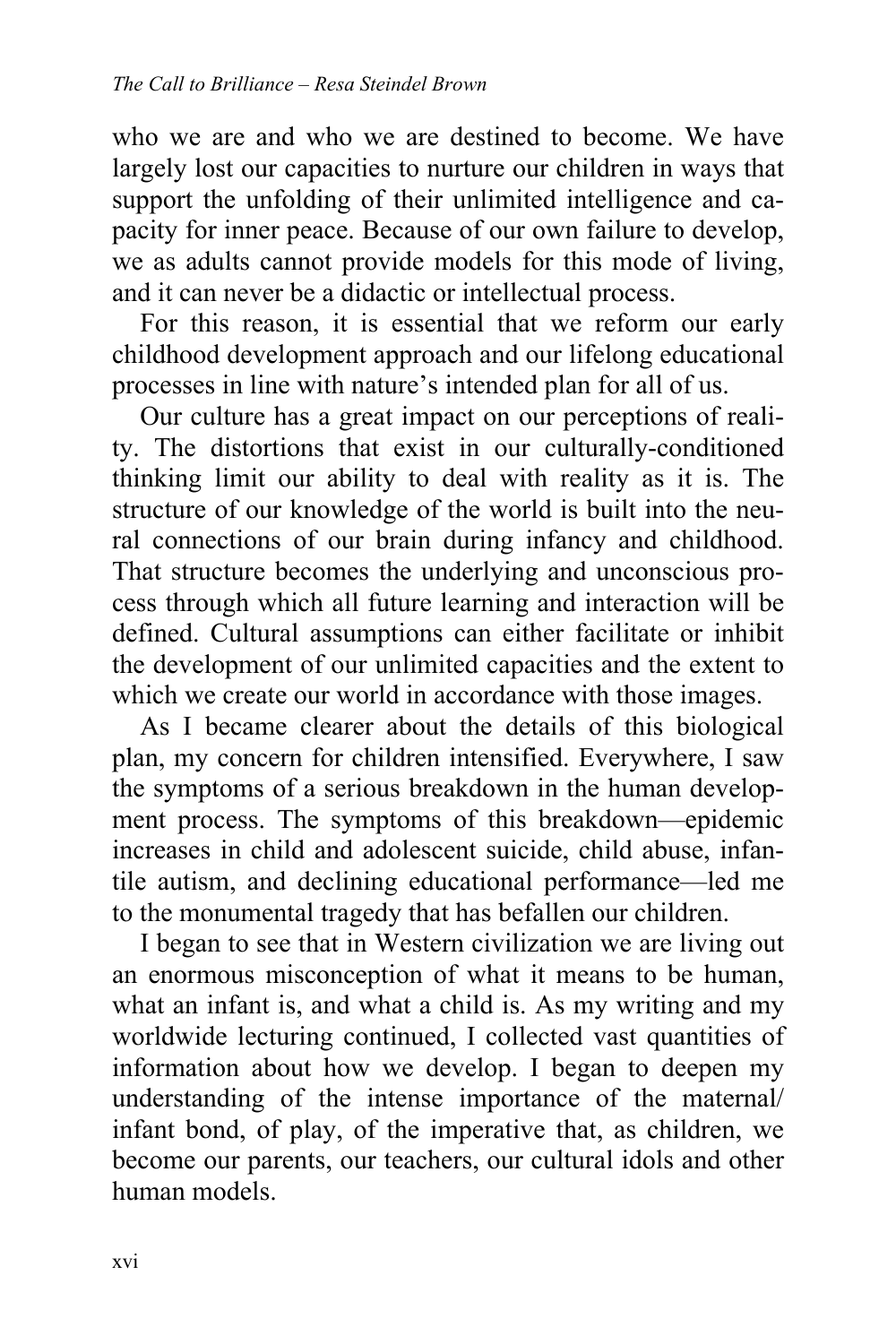I saw clearly that spirit is an integral dimension of human intelligence and not an afterthought. Spirit must be foremost in our awareness in order to see development in its full scope and possibility. I expanded my understanding of the stages of development and of the types of learning that are, and are not, appropriate for those stages.

My concern for our schools increased as I understood that most of learning is state-specific. By that I mean that the state of emotion and consciousness while we are learning is more important to the application of knowledge than is the academic component of what is taught. I recognized that it is the intelligence of the heart rather than the intelligence of the intellect that forms the foundation for the survival of civilization. I learned that our optimal development from infancy to adulthood depends on having a safe and nurturing environment for learning, a clear sense of our source of power at each age, and an intuitive sense of the possibilities which are to become manifest at that stage of our lives.

Successful parents and teachers see that an environment of love and safety is fundamental to effective learning and growth. They know that children are multidimensional, possessing physical, emotional, mental, and spiritual aspects that must develop in an integrated way and as an evolving whole. They understand that life is a dynamic flow and that much of what happens in our relationships with children is unexpected and surprising.

These parents and teachers deeply understand that each of us—adult and child—has a unique purpose and destiny. Thus, they learn to take their cues from the child regarding the stages of the child's development and the kind of experiences that will nurture the child's unique gifts and talents. They understand that nurturing the child's uniqueness requires a depth of emotional and spiritual bonding with the child in which child and parent/teacher become available to each other at increasingly deep levels. They encourage the child's imagination and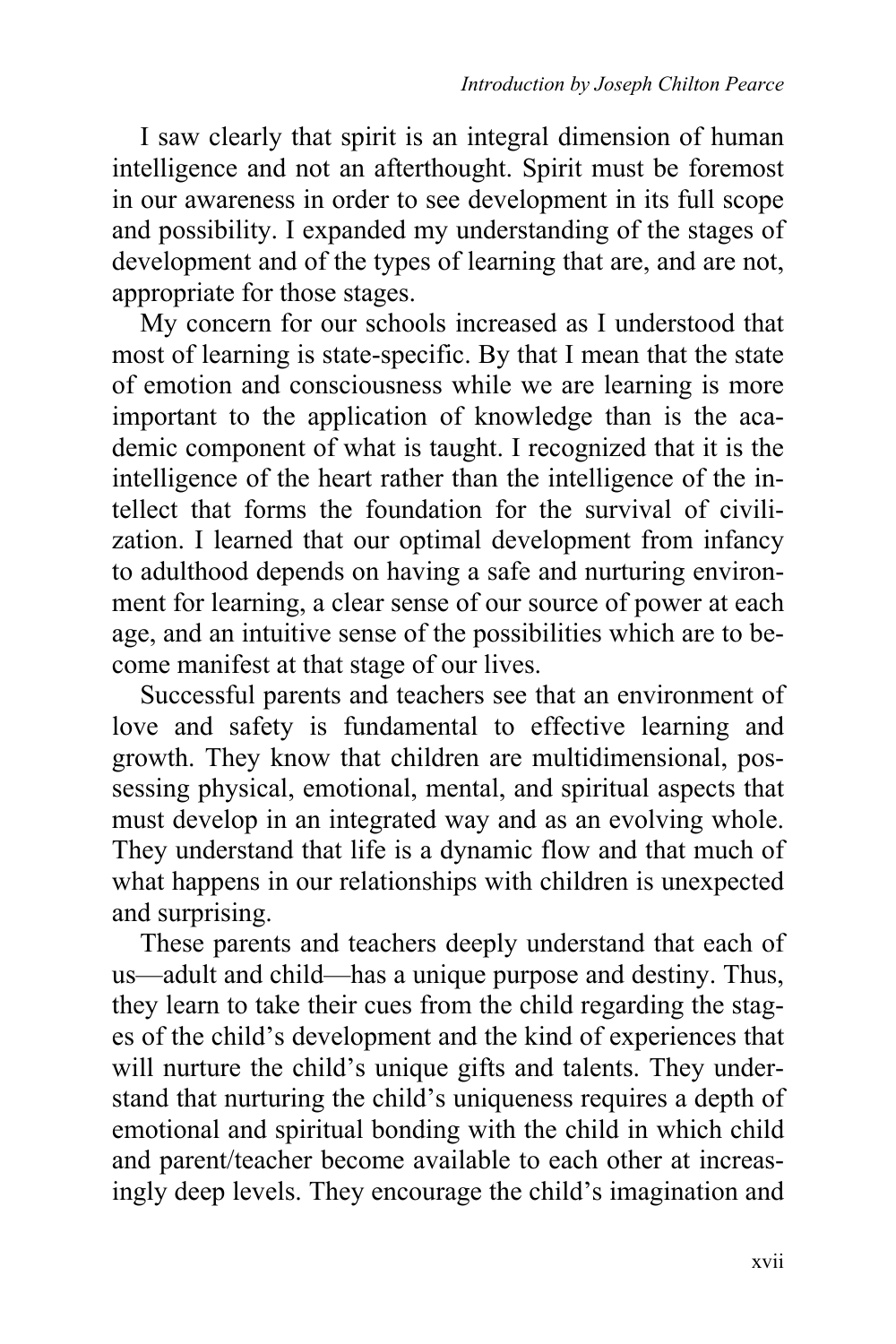intuition. They recognize and acknowledge the child's deep capacities for wisdom that can emerge in a safe and bonded relationship. Such parents and teachers seek to embody the sense of wonder, excitement, and trust that weaves parent/ teacher and child into the same state of consciousness.

As I have seen what is needed and what is possible, I have been in despair about the condition of most of our traditional schools. It is for this reason that I felt so very fortunate to receive Resa Steindel Brown's book The Call to Brilliance*.*  This important new book documents the immeasurable benefits available to children, and to society, when we trust life itself and open our children to the extraordinary possibilities inherent in life: when we guide and support their process of learning and full development consistent with nature's design.

By following the passion of the child rather than forcing the child to adapt to the consensus reality of the culture, Resa's approach allows the child to begin to learn from life as it is rather than life as the culture believes it to be. In this process, the higher mind or universal spirit can guide the unfolding of intelligence both within the child and the teacher/ parent—and in such a way that both child and mentor are engaged in an ongoing dance of continuous transformation and transcendence.

I became totally engrossed in this engaging, inspiring, enlightening and unusual work that is the biography not only of a remarkable person but also of a remarkable educational approach. We could say, in fact, that each, the author and her school, gave birth to each other. Here is that author's fascinating account of the unfolding and development of a new paradigm of learning that meets the actual biological, psychologycal, intellectual and social needs of young people.

In this book, Resa's biographical account of her own childhood experience graphically displays what I had called the 'tragedy of schooling' back in the 1950's. Her keen adult perspective on how things stand today is, again, from the inside